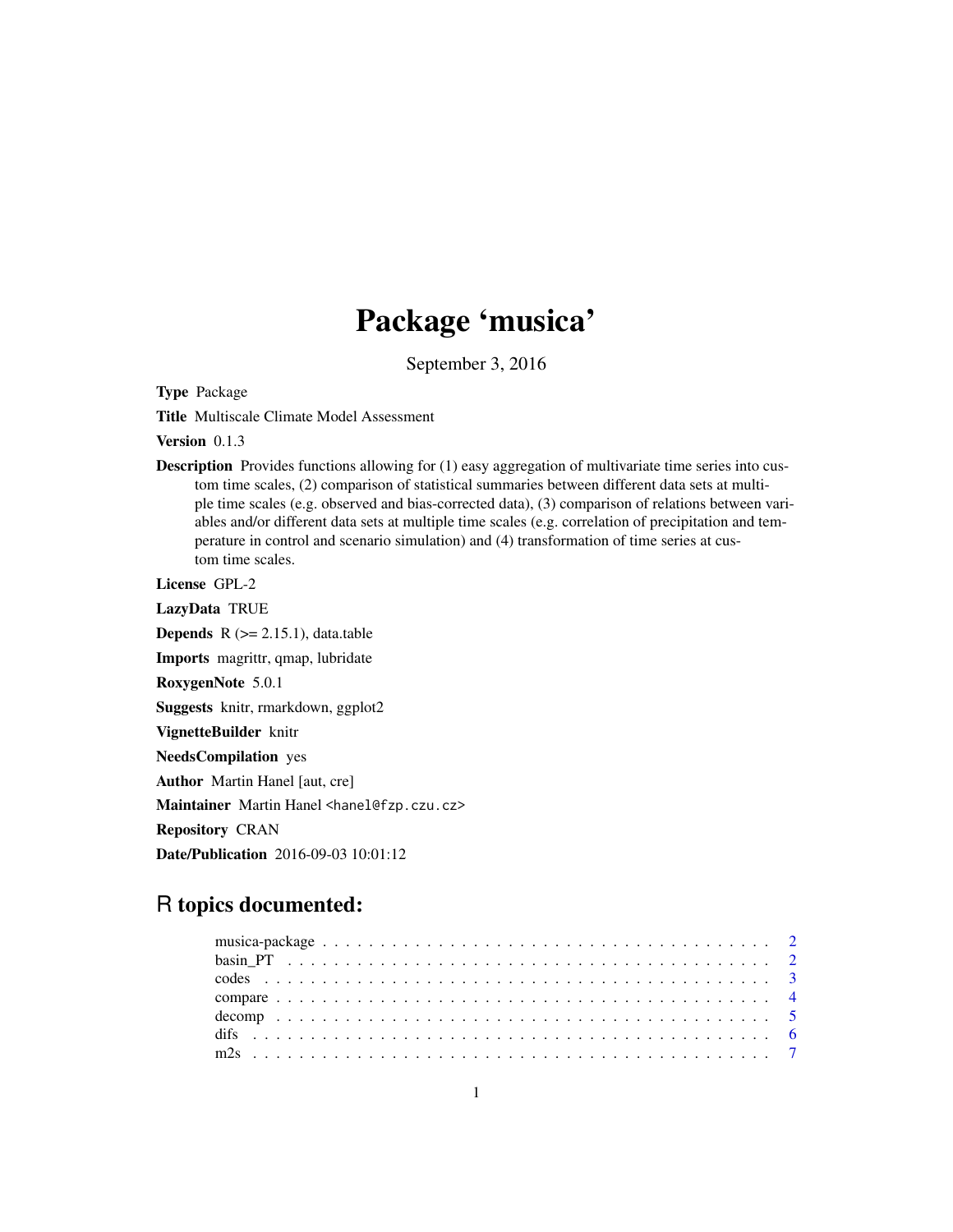<span id="page-1-0"></span>

| Index |  |  |  |  |  |  |  |  |  |  |  |  |  |  |  |  |  |  | 14 |
|-------|--|--|--|--|--|--|--|--|--|--|--|--|--|--|--|--|--|--|----|
|       |  |  |  |  |  |  |  |  |  |  |  |  |  |  |  |  |  |  |    |
|       |  |  |  |  |  |  |  |  |  |  |  |  |  |  |  |  |  |  |    |
|       |  |  |  |  |  |  |  |  |  |  |  |  |  |  |  |  |  |  |    |
|       |  |  |  |  |  |  |  |  |  |  |  |  |  |  |  |  |  |  |    |
|       |  |  |  |  |  |  |  |  |  |  |  |  |  |  |  |  |  |  |    |
|       |  |  |  |  |  |  |  |  |  |  |  |  |  |  |  |  |  |  |    |

musica-package *An R package for multiscale climate model assessment*

#### Description

Contains functions for flexible assessment of climate model bias and changes at multiple time scales. See documentation for [decomp](#page-4-1), [compare](#page-3-1) and [vcompare](#page-11-1). In addition, musica provides functions for multiscale transformations of time series (see [msTrans\\_abs](#page-7-1) and [msTrans\\_dif](#page-8-1))

#### Package options

Following option(s) are available:

additive\_variables At several places the package compares values. The character vector additive\_values specifies for which variables difference should be used for comparison instead of ratio. Defaults to additive\_values = "TAS". See [options](#page-0-0) for setting or examining options.

#### Author(s)

Martin Hanel <hanel@fzp.czu.cz>

### References

Hanel, M., Kozin, R. (2016) Bias correction for hydrological modelling, submitted.

| basin PT | Basin average observed and simulated daily precipitation and temper- |
|----------|----------------------------------------------------------------------|
|          | ature                                                                |

#### Description

A list of three data.tables with observed (obs\_ctrl) and RCM simulated data for the control (sim\_ctrl) and scenario (sim\_scen) periods for Oslava basin (downto Cucice) in the Czech Republic. The basin average precipitation and temperature were obtained from griddedb observations and RCM simulation (EUR-11\_CNRM-CERFACS-CNRM-CM5\_rcp45\_r1i1p1\_CLMcom-CCLM4-8- 17 simulation conducted within the CORDEX project).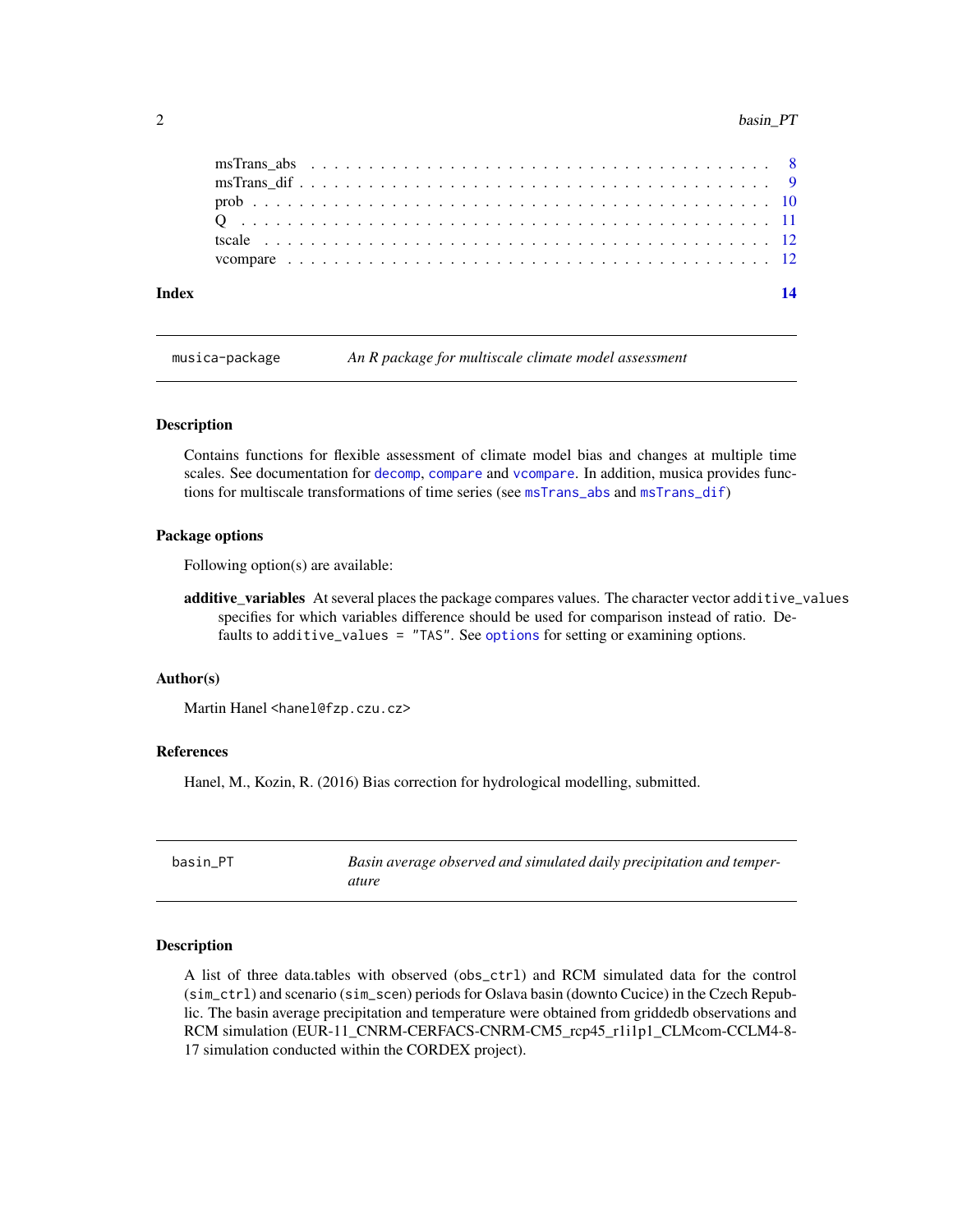<span id="page-2-0"></span>codes 3

#### Usage

basin\_PT

#### Format

List of 3 data.tables:

obs\_ctrl observed data for the basin for a period 1981-01-01 – 2005-21-31 sim\_ctrl simulated data for the basin for a period 1981-01-01 – 2005-21-31 sim\_scen simulated data for the basin for a period 2070-01-01 – 2099-21-31

Each data.table contains 3 variables:

DTM date

PR precipitation, mm

TAS temperature, degrees C

codes *Conversion between period specification and codes*

#### Description

Conversion between period specification and codes

#### Usage

```
period2code(periods)
```
code2period(code)

#### Arguments

| periods | period specification |
|---------|----------------------|
| code    | period code          |

#### Details

Periods are specified using keywords "day", "month", "year" preceded by an integer and a space and optionally followed by "s" (the specification is further passed to cut.Date, see [cut.Date](#page-0-0) for details). To fit in figures and for simplicity, periods can be also specified by codes, i.e. by D, M, Y (for "day", "month" and "year", respectively) and folowed by integer specifying the number of intervals. The functions period2code and code2period provide conversion between the two alternatives.

#### Examples

```
period2code(c('1 day', '23 days', '3 month', '2 years'))
code2period(c('D1', 'D23', 'M3', 'Y2'))
```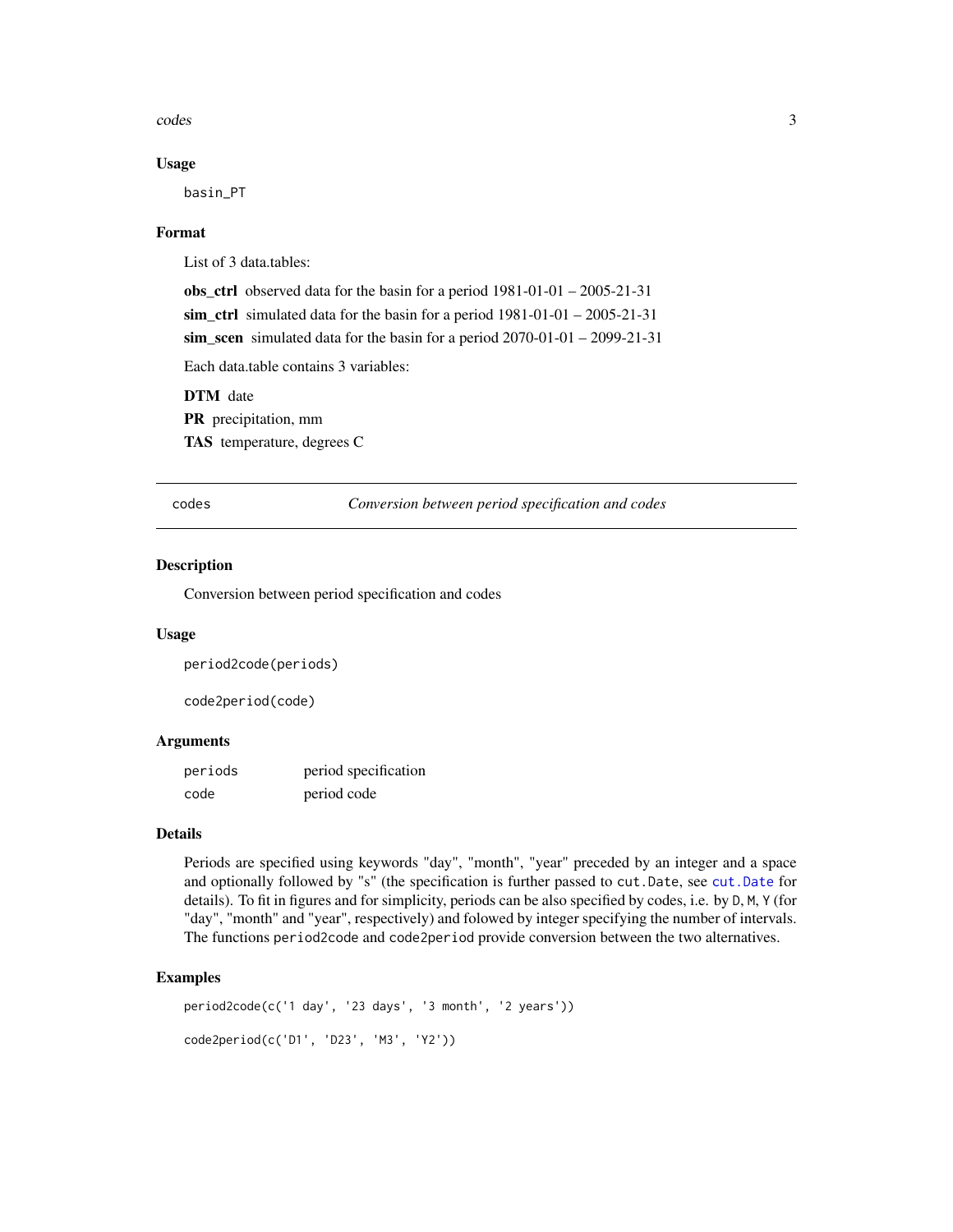<span id="page-3-1"></span><span id="page-3-0"></span>

#### Description

The function evaluates distance between statistical characteristics of specified data sets. Distance is measured as difference for variables included in getOption('additive\_variables'), i.e. temperature (TAS) by default, and as a ratio for other variables.

#### Usage

```
compare(x, compare_to, fun = mean, wet-int\_only = TRUE, wet-int_thr = 0.1,exclude_below = 0.9
```
#### Arguments

| x             | List of decomposed variables to be compared                                                                                                                                                                                                                                      |
|---------------|----------------------------------------------------------------------------------------------------------------------------------------------------------------------------------------------------------------------------------------------------------------------------------|
| compare_to    | Decomposed variable used as a reference                                                                                                                                                                                                                                          |
| fun           | Function used for comparison                                                                                                                                                                                                                                                     |
| wet_int_only  | (logical) Should only the wet intervals be considered?                                                                                                                                                                                                                           |
| wet_int_thr   | Numeric value specifying the minimum depth to be considered wet                                                                                                                                                                                                                  |
| exclude_below | Some of the intervals might not be of required length, e.g. D10 interval may<br>have less than 10 days available. The exclude_below argument controls the<br>minimum fraction of the interval that has to be available in order to be consid-<br>ered in the summary statistics. |

#### Value

data.table summarizing the differences with columns:

variable factor indicating the variable

- **period** specification of the averaging length with 'D' day(s), 'M' month(s), 'Y' year(s) and 'G1' - the overall mean
- TS averaging length in hours
- sub\_period indication of the aggregating scale specified by agg\_by argument

comp factor indicating the data sets from x with labels given by names $(x)$ 

DIF distance between data sets from x and compare\_to. Distance is measured as difference for variables included in getOption('additive\_variables'), i.e. temperature (TAS) by default, and as a ratio for other variables, see [dif](#page-5-1)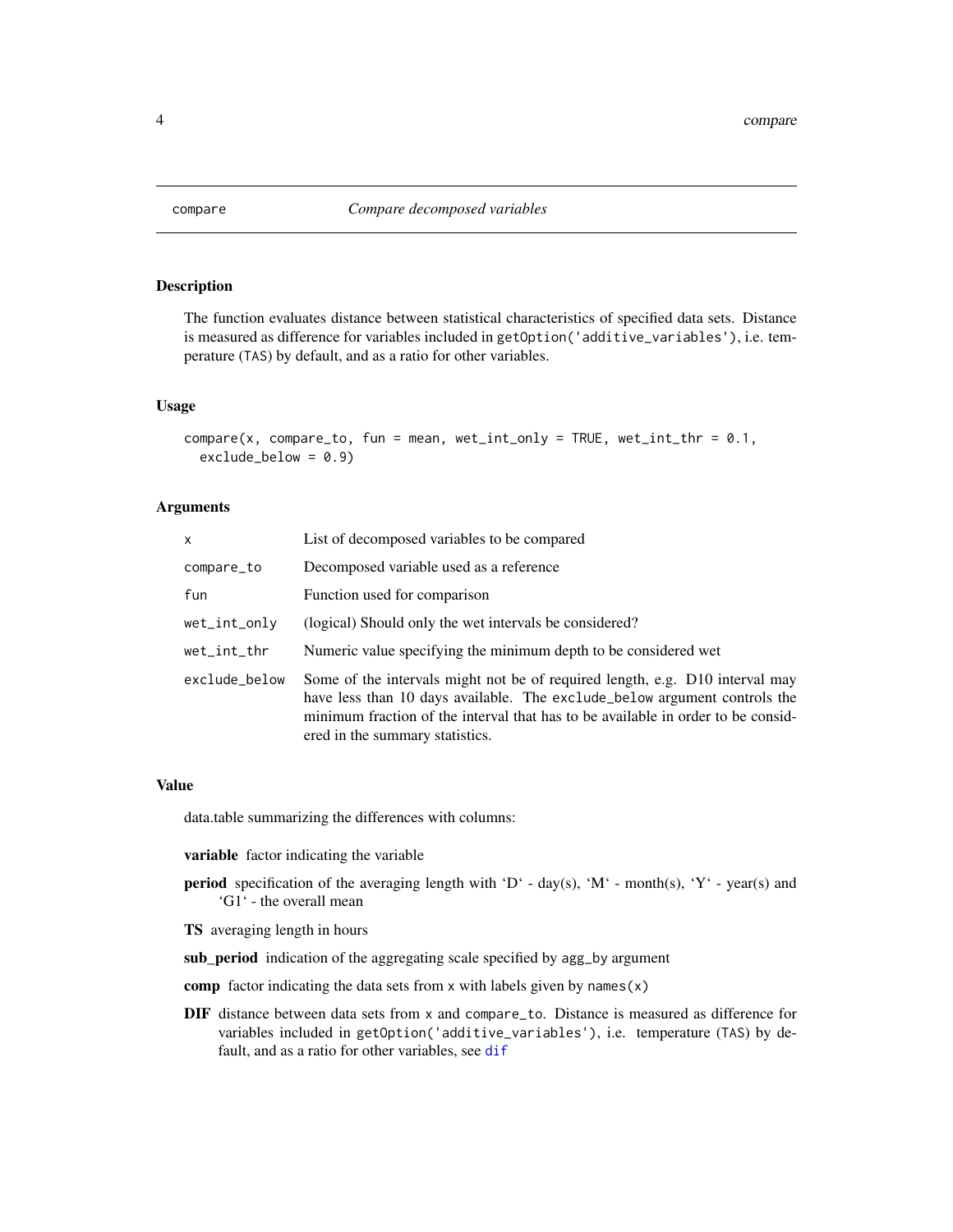#### <span id="page-4-0"></span>decomp 5 and 3 and 3 and 3 and 3 and 3 and 3 and 3 and 3 and 3 and 3 and 3 and 3 and 3 and 3 and 3 and 3 and 3 and 3 and 3 and 3 and 3 and 3 and 3 and 3 and 3 and 3 and 3 and 3 and 3 and 3 and 3 and 3 and 3 and 3 and 3 and

#### Examples

```
library(ggplot2)
data(basin_PT)
## Not run:
dobs = decomp(basin_PT[['obs_ctrl']])
dctrl = decomp(basin_PT[['sim_ctrl']])
dscen = decomp(basin_PT[['sim_scen']])
d = \text{compare}(x = list(CTRL = dctr], SCEN = dseen), compare_to = dobs, fun = max)ggplot(d) +
 geom_line(aes(x = TS, y = DIFF, col = factor(sub_period))) +
 facet_grid(variable ~ comp, scale = 'free') +
 scale_x_log10()
```
## End(Not run)

decomp *Decomposition of time-series*

#### Description

Calculate series of averages over the periods specified in the period argument into the inpur data.table.

#### Usage

```
decomp(x, period = c("Y1", "M6", "M3", "M1", "D15", "D1"), agg_by = quarter,
  full_return = FALSE, remove_incomplete = TRUE)
```
#### Arguments

| $\mathsf{x}$      | data.table with columns DTM (date), variable and value. Any number of vari-<br>ables are in principle allowed.                                                                   |
|-------------------|----------------------------------------------------------------------------------------------------------------------------------------------------------------------------------|
| period            | The periods over which the averages will be calculated, see Details                                                                                                              |
| agg_by            | Function for specification of the period (season, month) to be additionaly in-<br>cluded in output, see Details                                                                  |
| full_return       | (logical) Should the average be repeated for each scale along with original time<br>series? Default is FALSE (e.g. for M1 only monthly and not daily time series is<br>returned) |
| remove_incomplete |                                                                                                                                                                                  |
|                   |                                                                                                                                                                                  |

Should the incomplete years be removed from results? Default is TRUE

#### Details

The original time series in daily time step is decomposed into series of averages ove periods specified in periods argument using letter codes 'D' - day(s), 'M' - month(s), 'Y' - year(s) followed by number corresponding to number of periods and 'G1' the overall mean. The periods must be given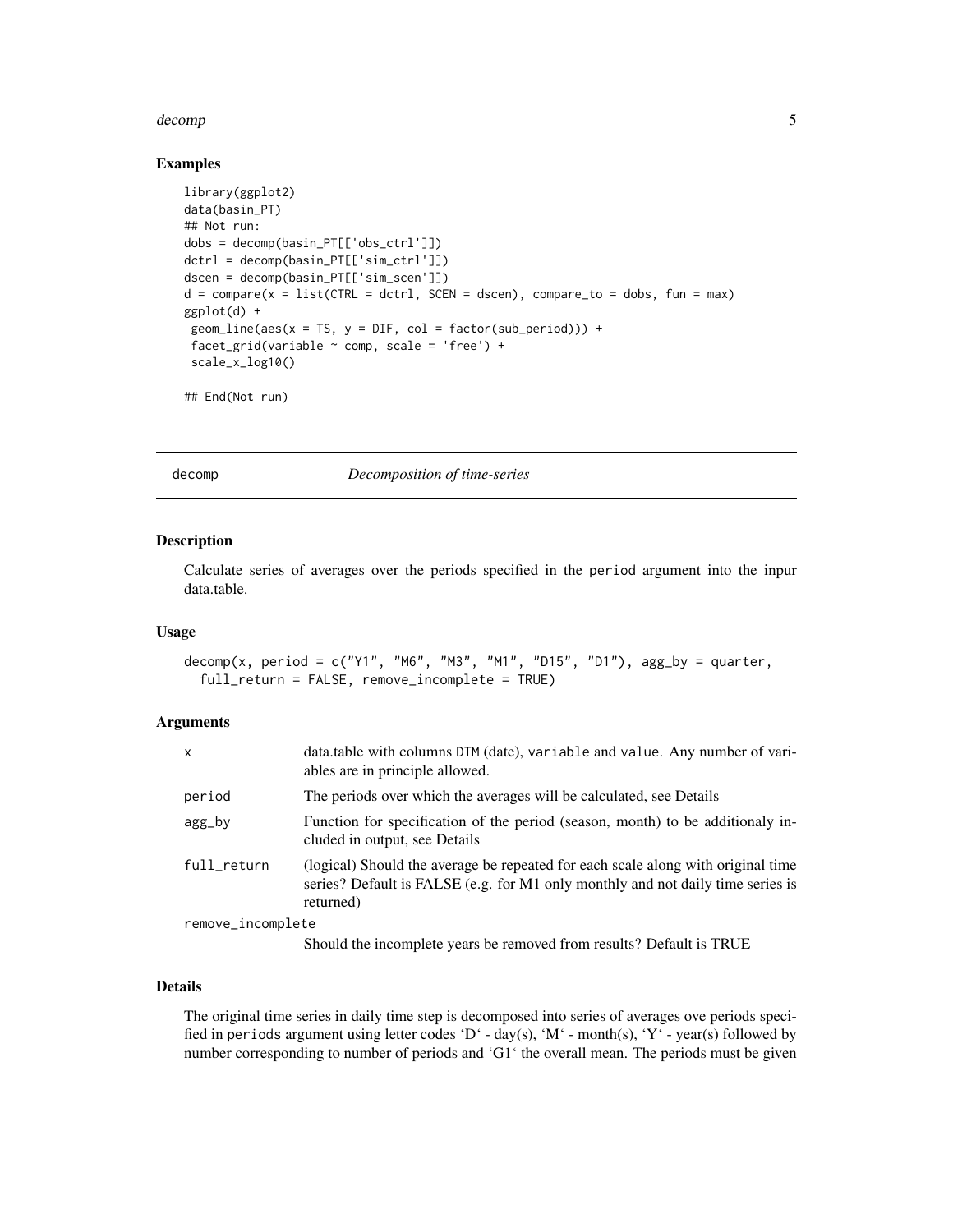in order from longest to shortest, the overall mean is always included (and needs not to be specified in period). Shorter periods are always identified within the closest longer periods, i.e. each

shorter period is included in exactly one longer period. As a result, the averages may be calculated over shorter periods than specified. This is due to varying length of "month" and "year" periods. The actual length used for averaging is included in the output. To make further assessment of the decomposed objects easier, indicator of period within the year (e.g. quarter or month) as specified by agg\_by argument is included in the output.

#### Value

data.table with variables:

variable factor indicating the variable

#### DTM date

**period** specification of the averaging length with 'D' - day(s), 'M' - month(s), 'Y' - year(s) and 'G1' - the overall mean

value value of the variable for given averaging length

sub\_period indication of the aggregating scale specified by agg\_by argument

period\_pos average date of the interval

N real length of the vectors used for calculating averages

TS averaging length in hours

#### Examples

```
data(basin_PT)
str(basin_PT)
basin_PT[['obs_ctrl']]
dobs = decomp(basin_PT[['obs_ctrl']], period = c('1 year', '1 month', '1 day'))
```
difs *Functions for evaluating distance between variables*

#### <span id="page-5-1"></span>**Description**

Functions for evaluating distance between variables

#### Usage

dif(x, y, var) rev\_dif(x, y, var) rev\_difv(x, var)

<span id="page-5-0"></span>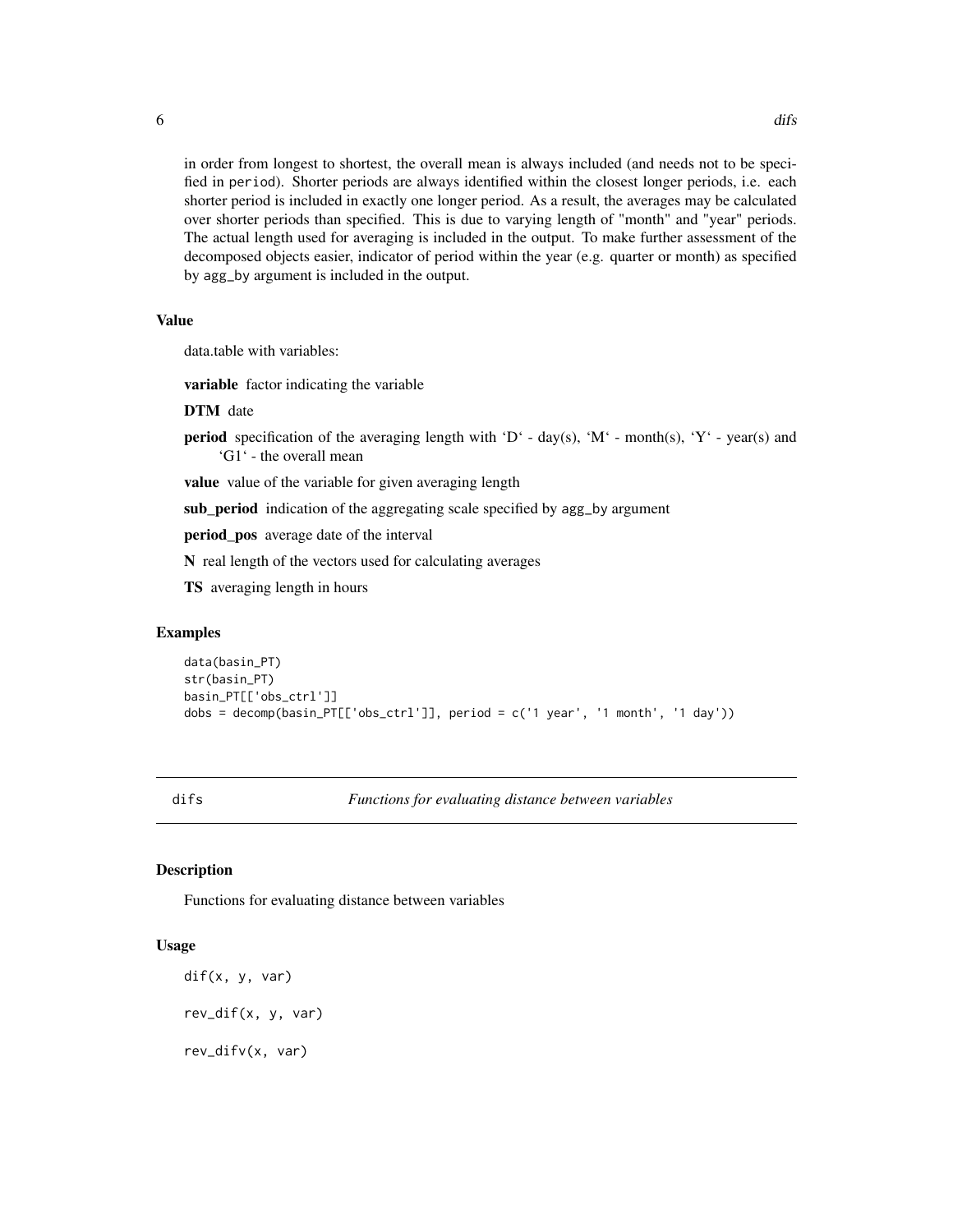<span id="page-6-0"></span> $m2s$  7

#### Arguments

| x, y | variables to be compared |
|------|--------------------------|
| var  | variable code            |

#### Value

Difference or ratio of x and y (for dif) and sum or product (for rev\_dif and rev\_difv). Distance is measured as difference for variables included in getOption('additive\_variables'), i.e. temperature (TAS) by default, and as a ratio for other variables.

While rev\_dif returns sum(x, y) or prod(x, y), rev\_difv takes single vector x and returns  $sum(x)$  or  $prod(x)$ .

Used mainly in other functions of the package.

#### Examples

```
getOption('additive_variables')
```

```
# calculate distance of 2 vectors
dif(c(10, 20, 30), c(11, 18, 3), 'TAS')
dif(c(10, 20, 30), c(11, 18, 3), 'PR')
# inverse for 2 vectors
rev_dif(c(10, 20, 30), c(11, 18, 3), 'TAS')
# inverse for 1 vector
rev_difv(c(10, 1.1, .9), 'TAS')
```
## m2s *Indication of a season*

## Description

Indication of a season

#### Usage

```
month2sea(dtm, year_starts = months(0))
```
sscale2sea(sub\_scale, year\_starts = months(0))

## **Arguments**

| dtm         | a Date object                                 |
|-------------|-----------------------------------------------|
| year_starts | Month object indicating the start of the year |
| sub_scale   | integer indicating the season                 |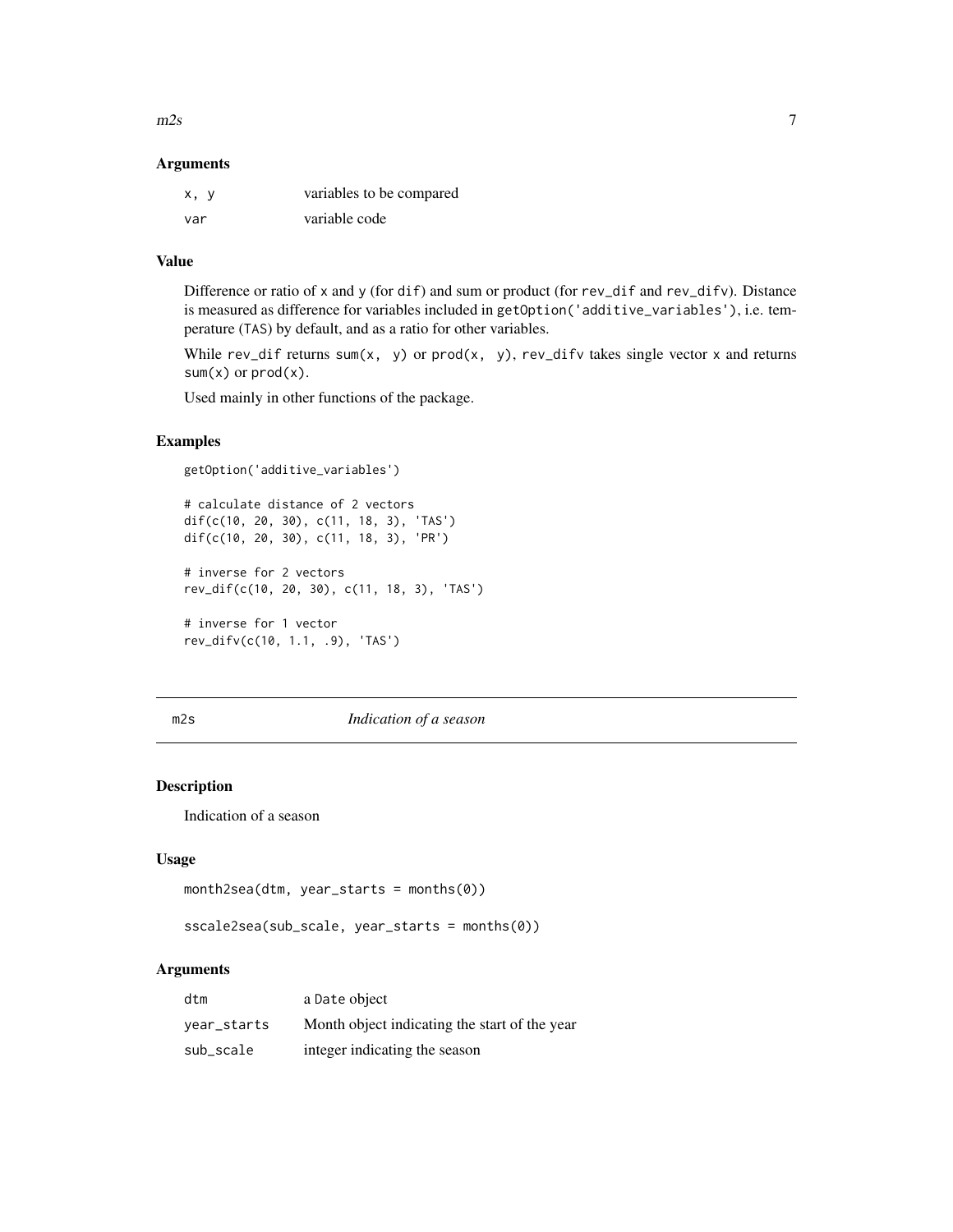#### <span id="page-7-0"></span>Value

3 letter code (as DJF, JJA etc.) specifying the season

## Examples

```
month2sea(as.Date('2000-01-01') + months(1:10) )
```

```
sscale2sea(c(1, 1, 2, 2, 2, 3, 3), year_{starts} = months(-1))
```
<span id="page-7-1"></span>msTrans\_abs *Multiscale quantile mapping bias correction*

#### Description

Applies standard quantile mapping at custom time scales.

#### Usage

 $msTrans\_abs(dta, agg_by = month, wet_info_thr = 0.1, maxiter = 10,$  $tol = 1e-04$ ,  $qstep = 0.001$ ,  $period = c("G1", "Y1", "M3", "M1", "D1")$ 

#### Arguments

| dta             | List with components FROM (simulated data for the control period), TO (observed<br>data) and NEWDATA (data to be corrected). Each component is a data.table<br>with columns DTM (date) and the climate variables (typically PR - precipitation<br>and TAS - temperature) |
|-----------------|--------------------------------------------------------------------------------------------------------------------------------------------------------------------------------------------------------------------------------------------------------------------------|
| agg_by          | Function for specification of the period (season, month) to be additionaly in-<br>cluded in output, see Details                                                                                                                                                          |
| $wet\_int\_thr$ | Numeric value specifying the minimum depth to be considered wet                                                                                                                                                                                                          |
| maxiter         | Maximum number of iterations, see Details                                                                                                                                                                                                                                |
| tol             | Stoping criterion of the iteration cycle, see Details                                                                                                                                                                                                                    |
| gstep           | A numeric value between 0 and 1. The quantile mapping is fitted only for the<br>quantiles defined by quantile(0,1,probs=seq(0,1,by=qstep). Passed to doQmapQUANT.                                                                                                        |
| period          | Specification of the aggregation lengths the correction is applied at with $D^{\prime}$ -<br>$day(s)$ , 'M' - month(s), 'Y' - year(s) and 'G1' - the overall mean                                                                                                        |

#### Details

The procedure utilizes standard quantile mapping from the [qmap](#page-0-0)-package, but at multiple time scales. Since correction at particular temporal scale influences values at other aggregations, the procedure is applied iterativelly until the maximum number of iterations (maxiter) is reached or the difference between succesive iteration step is smaller than tol. Differences between corrected and uncorrected variable at longer time scales are used to modify daily values after each iteration step (see e.g. Mehrorta and Sharma, 2016; Pegram et al. 2009). To make further assessment of the decomposed objects easier, indicator of period within the year (e.g. quarter or month) as specified by agg\_by argument is included in the output.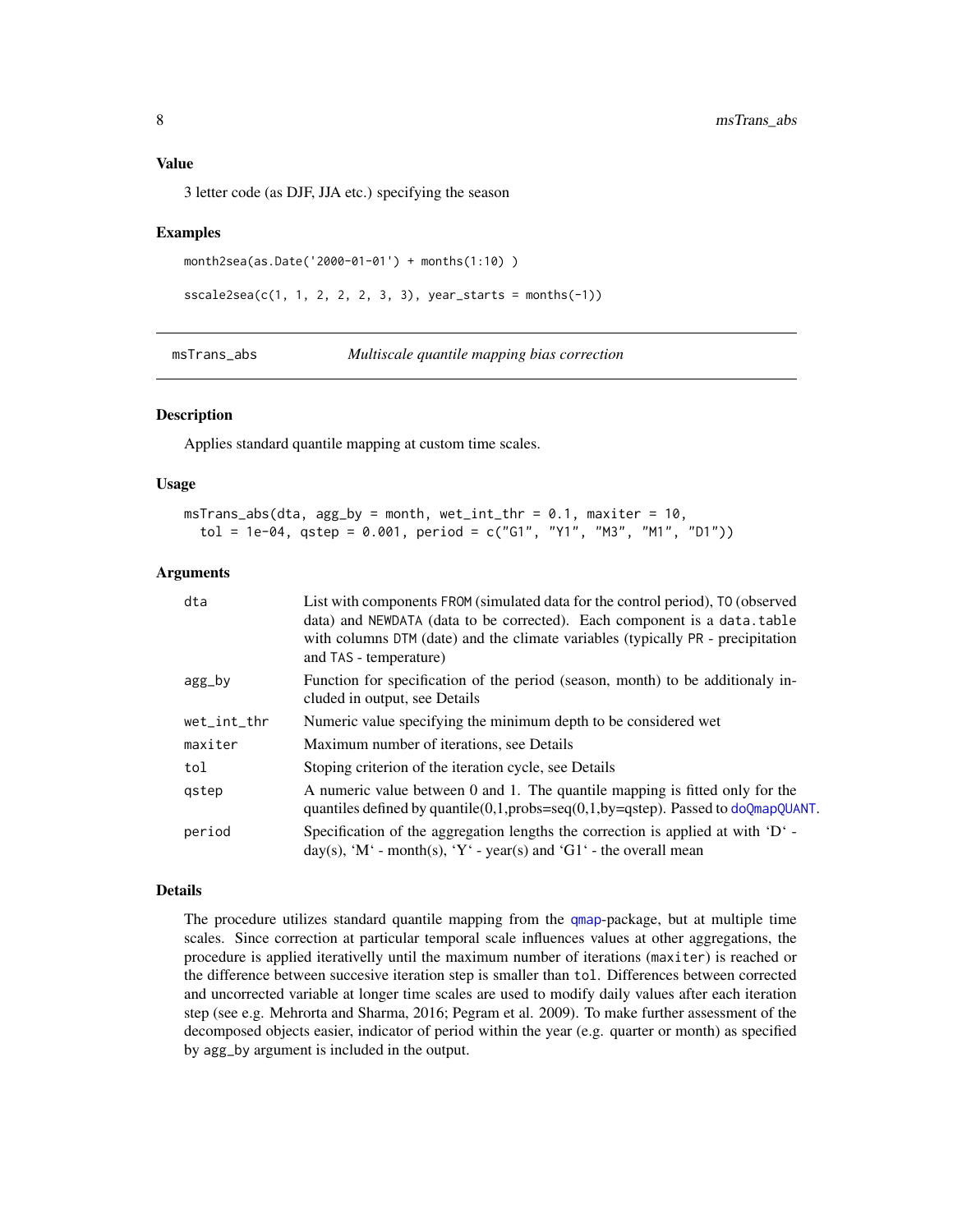#### <span id="page-8-0"></span>Value

data.table with corrected data

#### References

Hanel, M., Kozin, R., 2016. Bias and projected changes in climate model simulations at multiple time scales: consequences for hydrological impact assessment. Environmental Modelling and Software, submitted.

Mehrotra, R., Sharma, A., 2016. A multivariate quantile-matching bias correction approach with auto-and cross-dependence across multiple time scales: Implications for downscaling. Journal of Climate 29, 3519-3539.

Pegram, G.G., et al., 2009. A nested multisite daily rainfall stochastic generation model. Journal of Hydrology 371, 142-153.

#### Examples

```
data("basin_PT")
scen = basin_PT$sim_scen
ctrl = basin_PT$sim_ctrl
obs = basin_PT$obs_ctrl
dta = list(TO = obs, FROM = ctr1, NEWDATA = scen)## Not run:
msTrans_abs(dta, maxiter = 10, period = 'D1')
```
## End(Not run)

<span id="page-8-1"></span>msTrans\_dif *Multiscale delta method*

#### Description

Transforms observed data such that the changes in summary statistics of variables at custom time scales are similar to those obtained from climate model simulation. Number of functions can be used to summarize the variables.

#### Usage

```
msTrans_dif(dta, model = "const", model_par = list(NULL), agg_by = month,
 wet_int_thr = 0.1, maxiter = 10, tol = 1e-04, period = c("G1", "Y1",'M1", "D1", qstep = 0.001)
```
#### Arguments

dta List with components FROM (simulated data for the control period), TO (simulated data for the scenario period) and NEWDATA (observed data to be transformed). Each component is a data.table with columns DTM (date) and the climate variables (typically PR - precipitation and TAS - temperature)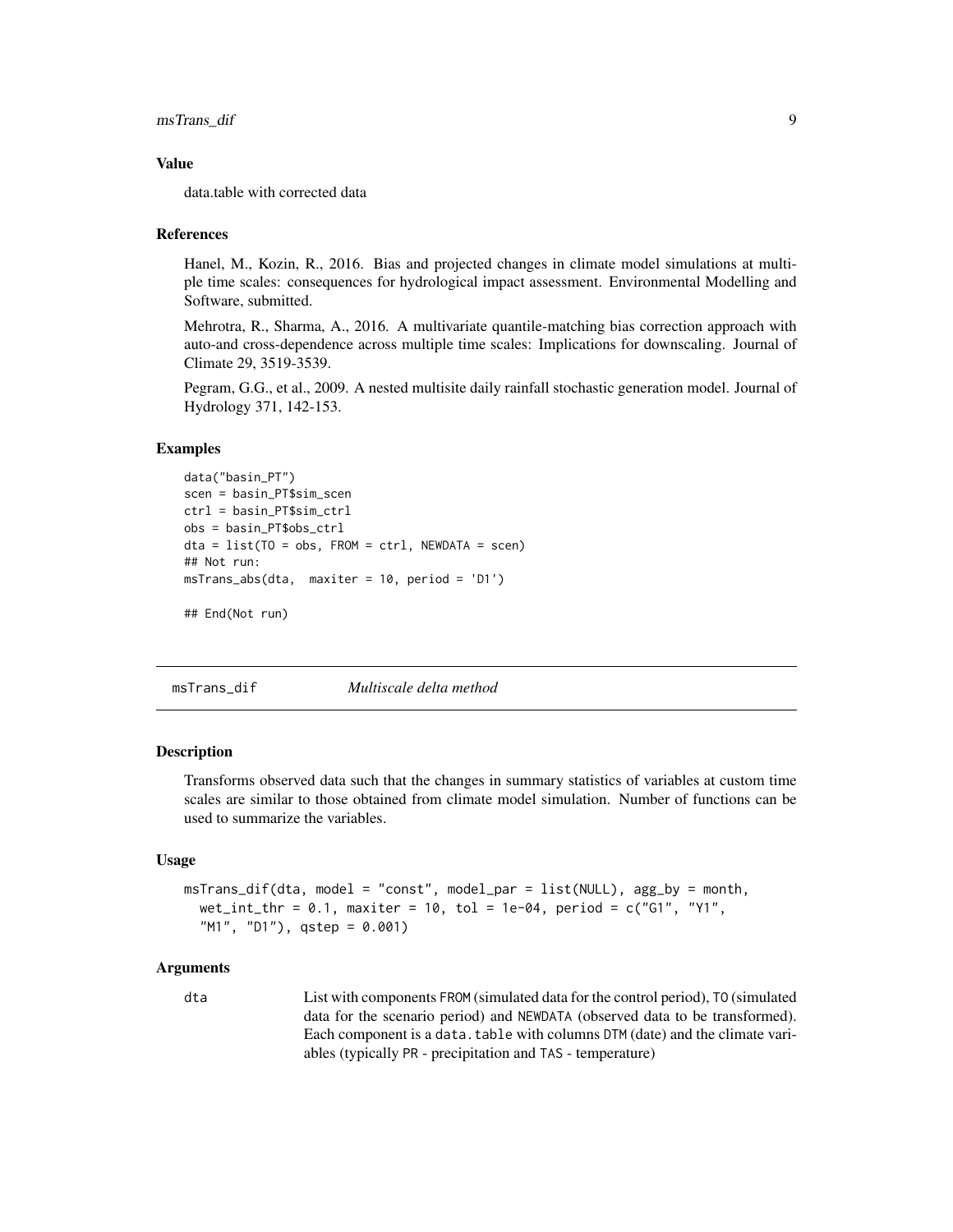<span id="page-9-0"></span>

| One of loess, const, identity, 1m, smooth, runmed, smooth.spline. The<br>model is used to provide statistical summary of the empirical cumulative distri-<br>bution function. |
|-------------------------------------------------------------------------------------------------------------------------------------------------------------------------------|
| optional parameters of the model                                                                                                                                              |
| Function for specification of the period (season, month) to be additionaly in-<br>cluded in output, see Details                                                               |
| Numeric value specifying the minimum depth to be considered wet                                                                                                               |
| Maximum number of iterations, see Details                                                                                                                                     |
| Stoping criterion of the iteration cycle, see Details                                                                                                                         |
| Specification of the aggregation lengths the correction is applied at with $D^{\prime}$ -<br>day(s), 'M' - month(s), 'Y' - year(s) and 'G1' - the overall mean                |
| A numeric value between 0 and 1. The ecdf is calculated only for the quantiles<br>defined by quantile(0, 1, probs = $seq(0, 1, by = qstep)$ ).                                |
|                                                                                                                                                                               |

## Value

transformed data.table

#### References

Hanel, M., Kozin, R., 2016. Bias and projected changes in climate model simulations at multiple time scales: consequences for hydrological impact assessment. Environmental Modelling and Software, submitted.

## Examples

```
data("basin_PT")
scen = basin_PT$sim_scen
ctrl = basin_PT$sim_ctrl
obs = basin_PT$obs_ctrl
dta = list(TO = scen, FROM = ctrl, NEWDATA = obs)
## Not run:
msTrans_dif(dta, maxiter = 10, period = 'D1')
## End(Not run)
```
prob *Evaluation of empirical cumulative distribution function*

## Description

Evaluation of empirical cumulative distribution function

#### Usage

prob(x)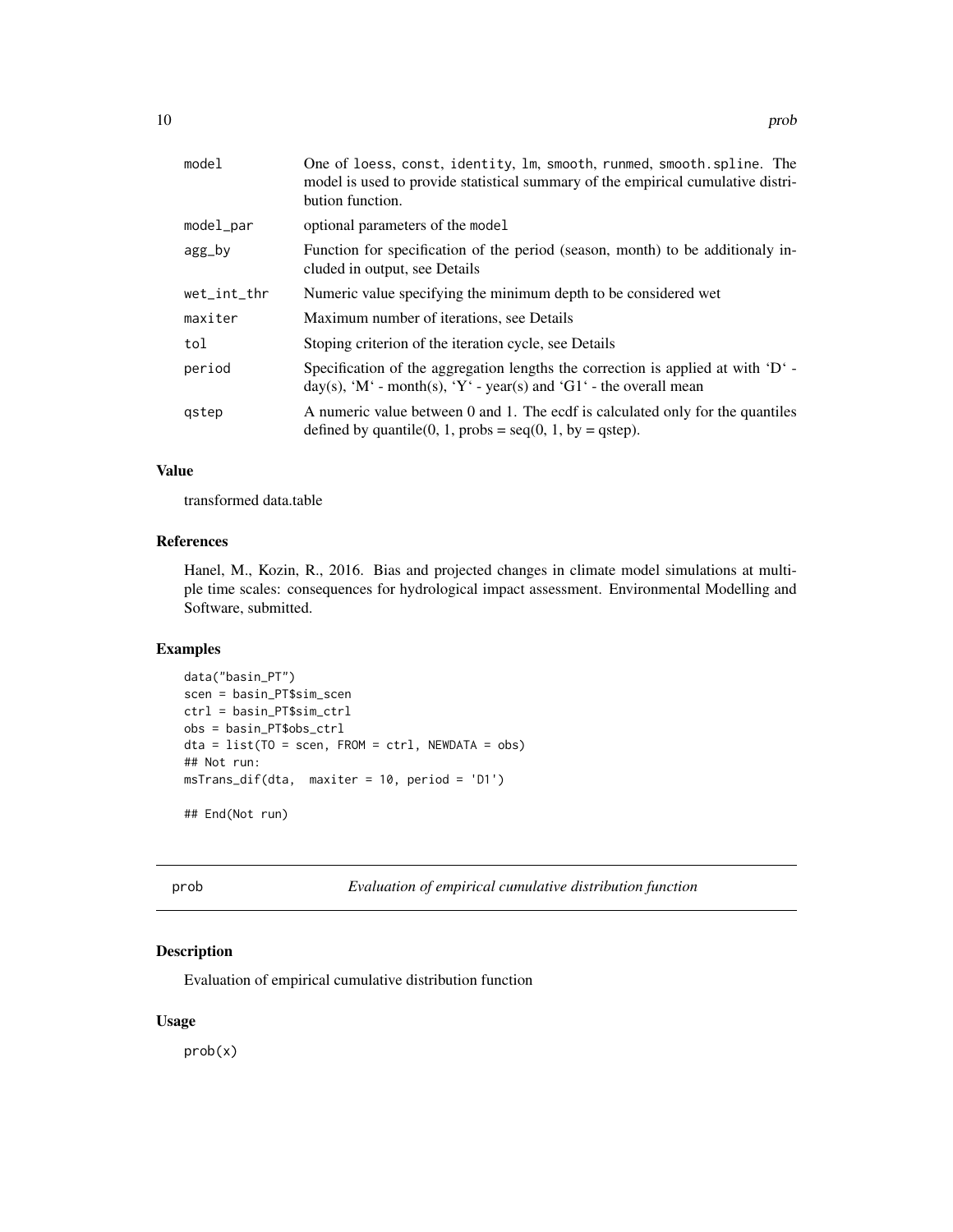#### <span id="page-10-0"></span>Arguments

x vector of values

## Value

value of the empirical distribution function evaluated at x

#### Examples

prob(rnorm(10))

## Q *Convenience function for calculation of quantiles*

## Description

The typical use is in [compare](#page-3-1) to avoid anonymous functions in specification of its fun argument.

#### Usage

 $Q(p, \ldots)$ 

## Arguments

| p        | Specification of the quantile      |
|----------|------------------------------------|
| $\cdots$ | other arguments passed to quantile |

## Value

function calculating the p-th quantile

## Examples

```
q90 = Q(.9)
class(q90)
q90(rnorm(10))
```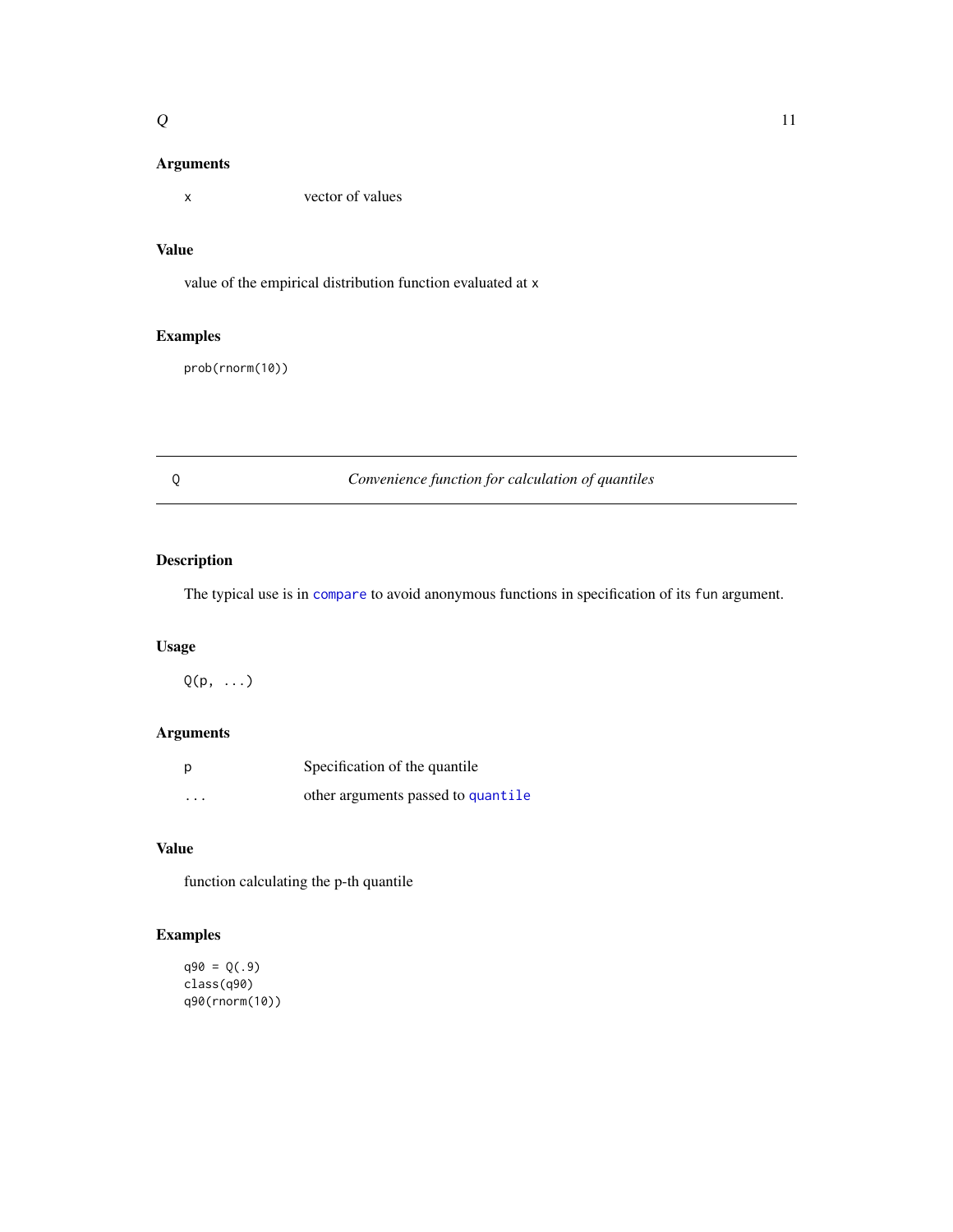<span id="page-11-0"></span>

## Description

Period durations are calculated by the [lubridate](#page-0-0) package.

## Usage

 $tscale(x, nyears = 30)$ 

#### Arguments

|        | Vector of the averaging period codes                              |
|--------|-------------------------------------------------------------------|
| nyears | Overall number of years - used for conversion of the overall mean |

## Value

numerical vector of durations in hours

## Examples

tscale('M1') tscale('G1', nyears = 25)

<span id="page-11-1"></span>vcompare *Assess the relations between two decomposed variables*

## Description

Assess the relations between two decomposed variables

#### Usage

```
vcompare(x, fun = cor, wet-int-only = TRUE, wet-int_thr = 0.1,exclude_below = 0.9)
```
#### Arguments

| $\times$      | List of decomposed objects                                                                                                                                                                                                                                                       |
|---------------|----------------------------------------------------------------------------------------------------------------------------------------------------------------------------------------------------------------------------------------------------------------------------------|
| fun           | Function to sumarize dependence (like cor, cov)                                                                                                                                                                                                                                  |
| wet_int_only  | (logical) Should only the wet intervals be considered?                                                                                                                                                                                                                           |
| wet_int_thr   | Numeric value specifying the minimum depth to be consider wet                                                                                                                                                                                                                    |
| exclude_below | Some of the intervals might not be of required length, e.g. D10 interval may<br>have less than 10 days available. The exclude_below argument controls the<br>minimum fraction of the interval that has to be available in order to be consid-<br>ered in the summary statistics. |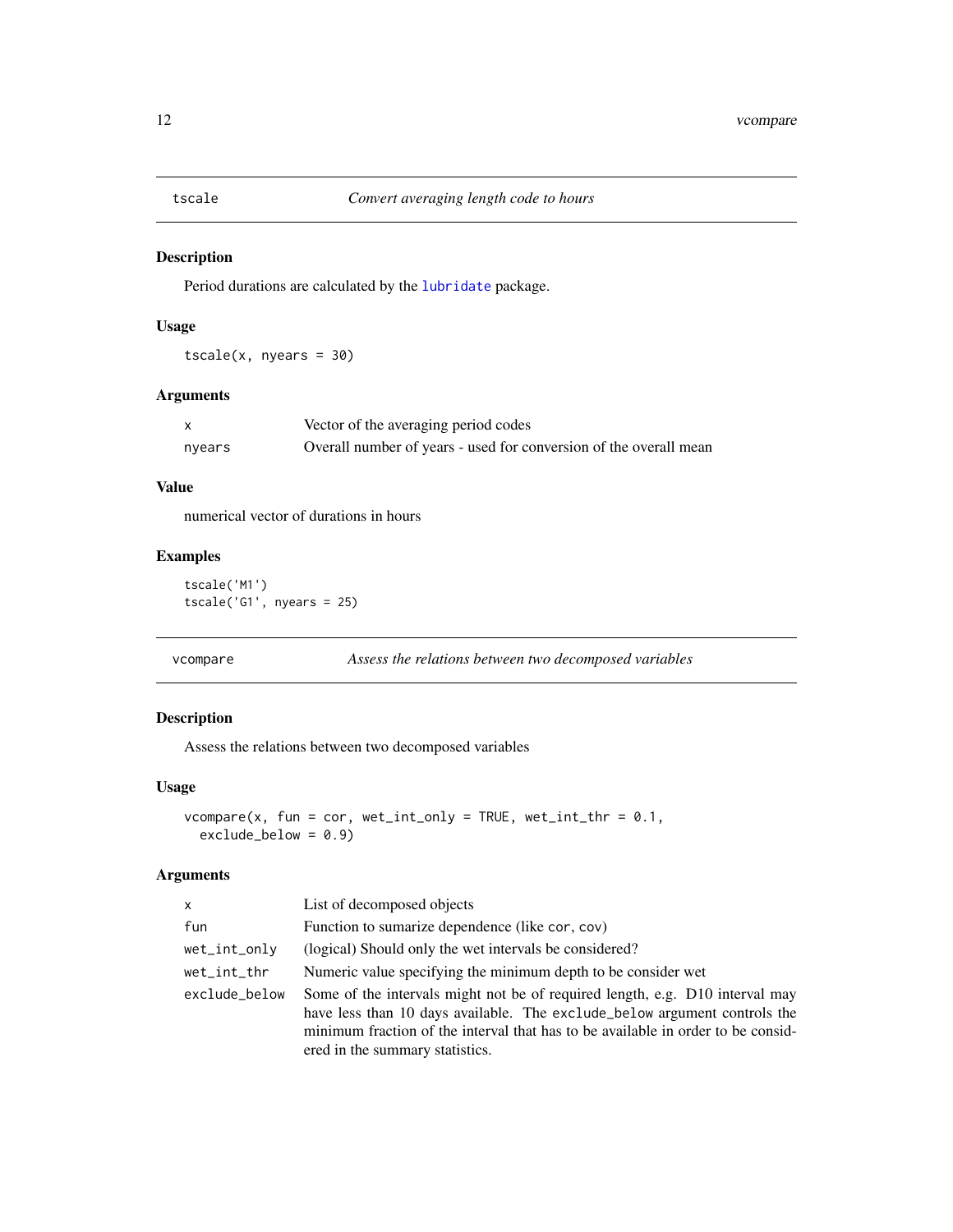#### <span id="page-12-0"></span>vcompare the contract of the contract of the contract of the contract of the contract of the contract of the contract of the contract of the contract of the contract of the contract of the contract of the contract of the c

#### Details

vcompare compares the relation between all pairs of variables included in x, typically precipitation and temperature, but other variables may be included also (e.g. runoff).

#### Value

data.table summarizing the relation with columns:

variable factor indicating the variable

- **period** specification of the averaging length with 'D' day(s), 'M' month(s), 'Y' year(s) and 'G1' - the overall mean
- TS averaging length in hours
- sub\_period indication of the aggregating scale specified by agg\_by argument
- comp factor indicating the data sets from x with labels given by names $(x)$
- DIF distance between data sets from x and compare\_to. Distance is measured as difference for variables included in getOption('additive\_variables'), i.e. temperature (TAS) by default, and as a ratio for other variables, see [dif](#page-5-1)

#### Examples

```
library(ggplot2)
data(basin_PT)
## Not run:
dobs = decomp(basin_PT[['obs_ctrl']])
dctrl = decomp(basin_PT[['sim_ctrl']])
d = vcompare(x = list(OBS = dobs, CTRL = dctr), fun = cov)ggplot(d[period!='G1']) +
 geom\_line(aes(x = TS, y = value, col = factor(sub\_period))) +facet_grid(VARS~ID) +
 scale_x_log10()
```
## End(Not run)